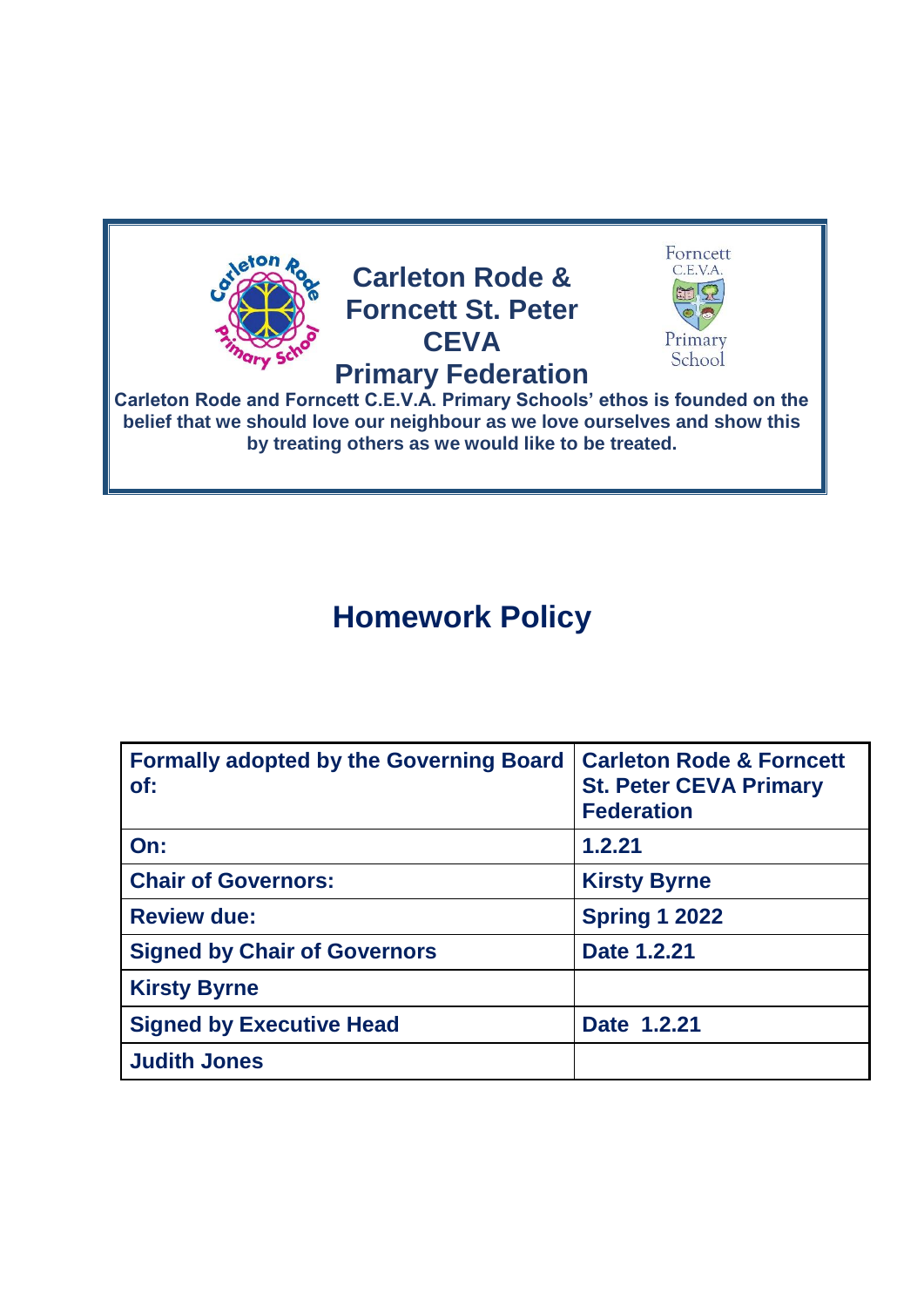### **Introduction**

As a general principal, the staff and governors of each school believe that all the children work hard during the day and they should feel that home is a place to play, relax and unwind. However, we also believe that children's learning at school is most effective when it is supported and reinforced in the home environment. In the past, the DfE provided guidelines for schools in the preparation and implementation of a homework policy. These guidelines not only suggested formal timetables and structures for homework for all year groups but also emphasised that 'homework' was not just about the formal, timed tasks. It also, argued that homework could be given the widest meaning – so that, for example, when parents/carers and children shared domestic tasks such as cooking, shopping, laying the table etc. this would all support their children's learning in school. The staff and governors at Carleton Rode & Forncett St. Peter CEVA Primary Federation share this wide view of homework and we hope the following policy will prove workable and unite both concepts.

Research by the Education Endowment Foundation suggests that homework in the primary phase has the greatest benefit if it is of good quality rather than quantity. We place the greatest homework emphasis on reading at home but may also send other tasks such as research tasks / projects, spellings, multiplication tables or maths activities. We know from feedback that most children love their homework tasks and derive a sense of great satisfaction from completing tasks. We expect all homework tasks to be completed, so we ensure we set beneficial tasks, value what is completed and provide feedback as appropriate.

## **1. The Aim of this Homework Policy**

- a. To continue to develop an effective partnership between each school and the parents / carers to assist and promote the children's overall learning.
- b. To consolidate and reinforce particular skills, such as literacy and numeracy.
- c. To encourage children, particularly as they get older, to develop the skills necessary for working on their own for sustained periods. This becomes increasingly important as children get into Year 6, since it helps to ensure that they will be well equipped and ready for high school.

### **2. Reading**

The Education Endowment Foundation's research shows that at primary level, daily home reading is the most important homework activity there is. The federation agrees that this is an invaluable and vital use of time and encourages parents / carers to read both with and to their children throughout their time at school. The teachers are always happy and willing to assist with this activity by providing children with books suitable for their age and reading level or ones which they will benefit from hearing read to them. Teachers can also provide help sheets with ideas for supporting children's reading fluency and comprehension skills. If parents / carers have any questions regarding their child's reading the teachers are always happy to discuss these.

### **3. The Role of each School**

a. Each class teacher will provide each child with a homework task during most weeks. With the youngest in school, this will be regular reading / being read